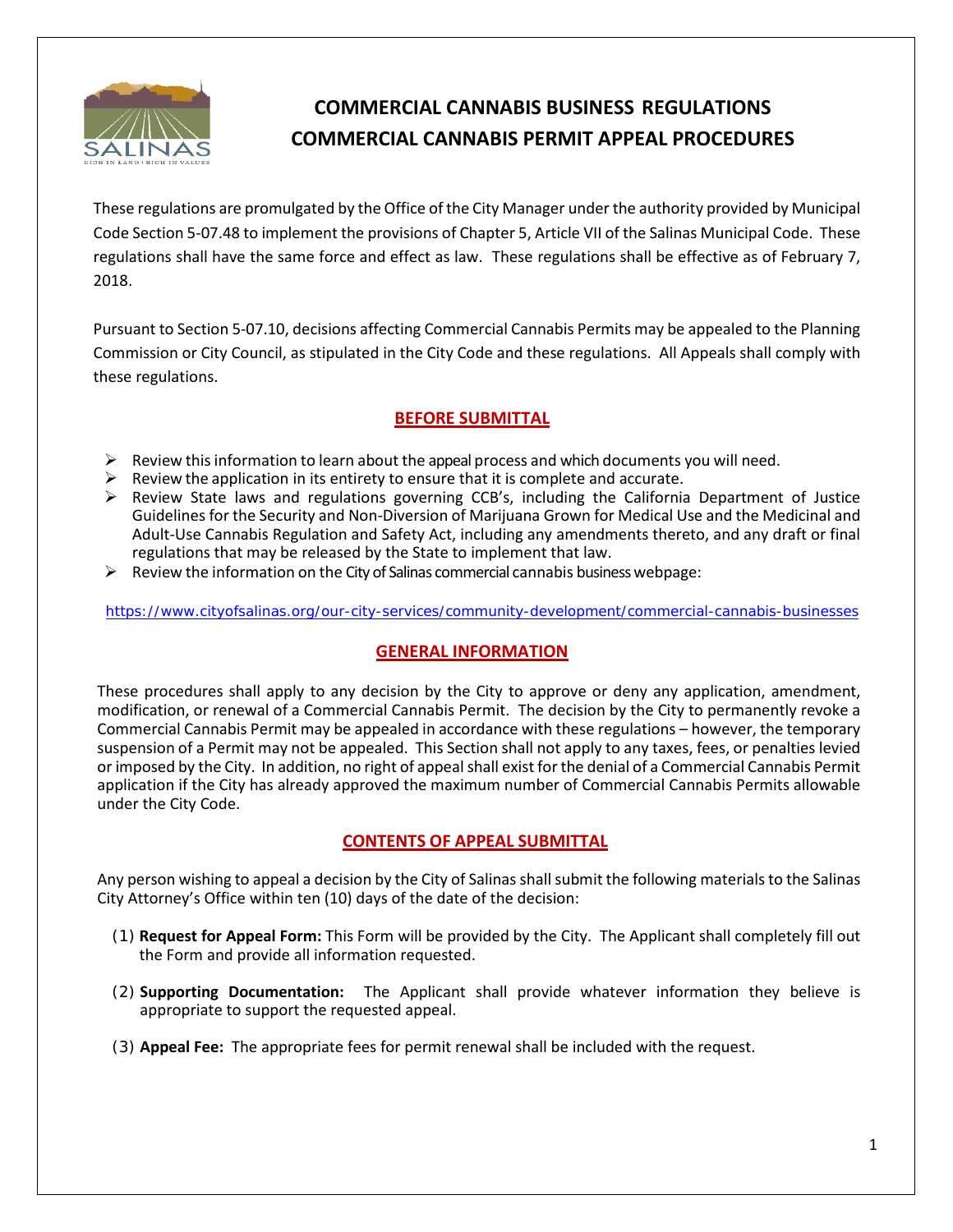#### **APPEAL OF DECISION**

- (1) **Planning Commission:** The initial appeal of a decision by the City will be heard before the Planning Commission. The City Attorney will provide copies of the appeal to the Office of the City Manager and the Community Development Director. A public hearing before the Planning Commission will be scheduled by the Community Development Director as soon as is reasonably practicable, but in no case shall the appeal be scheduled for later than sixty (60) days from the date the appeal was submitted. Legal requirements for public notification and posting of agendas will be followed. The City will provide the Planning Commission with a copy of the materials submitted by the appellant, as well as the reasons the City made its initial determination. Upon considering the available written and oral evidence presented to it, the Planning Commission will render a decision to affirm, reverse, or modify the City's initial determination, and shall provide its rationale for doing so.
- (2) **City Council:** The decision of the Planning Commission may be appealed to the City Council. This appeal must be made within ten days of the Planning Commission's decision. The person(s) submitting the appeal shall submit this appeal to the Salinas City Attorney's Office and shall include all of the items defined in Contents of Appeal Submittal, above, including the submittal of an additional fee. The City Manager may submit an appeal on behalf of the City of Salinas – in this case, the Supporting Documentation shall be deemed to be the entirety of the record, and no separate appeal fee need be submitted, although the City shall bear the costs of the appeal.

The City Attorney will provide copies of the appeal to the Office of the City Manager. The City Manager or his/her designee shall set a public hearing date before the City Council – this date shall be as soon as is reasonably practicable, but in no case shall be more than sixty (60) days from the submittal date of the appeal. Legal requirements for public notification and posting of agendas shall be followed. The City shall provide the City Council with a copy of the materials submitted by the appellant, the reasons for the original decision by the City, a copy of the complete record of the Planning Commission's review and decision, and any additional information that the City Manager or his/her designee deems pertinent. Upon considering the available written and oral evidence presented to it, the City Council will render a decision to affirm, reverse, or modify the Planning Commission's determination. The decision of the City Council will be final.

# **ADDITIONAL REQURIEMENTS**

- (1) **Pending Appeals:** Any decisions to approve an application for a Commercial Cannabis Permit, or an amendment or modification to a Commercial Cannabis Permit, shall be suspended during the time that an application is pending. Decisions to deny an application, deny an amendment or modification, or to approve or deny a renewal shall remain in force unless that decision is reversed or modified by the appellant body. A business whose renewal is denied may not operate beyond the expiration date of its original permit while an appeal is pending; provided, however, that the City shall not take any action, such as approving replacement Permits for a different business, which would prevent the business from reopening if the denial is reversed upon appeal.
- (2) **Effective Dates:** A decision by the Planning Commission shall become effective upon the expiration of the period to appeal its decision if no appeal to the City Council is filed. A decision by the City Council shall take effect immediately.

# **RESERVATION OF RIGHTS**

The City may modify these regulations or cease to accept permit renewal requests without liability, obligation, or commitment to any party, firm, or organization. In addition, the City reserves the right to request and obtain additional information from any candidate submitting a proposal. Furthermore, an application will be rejected if it does not contain the required elements or exhibits.